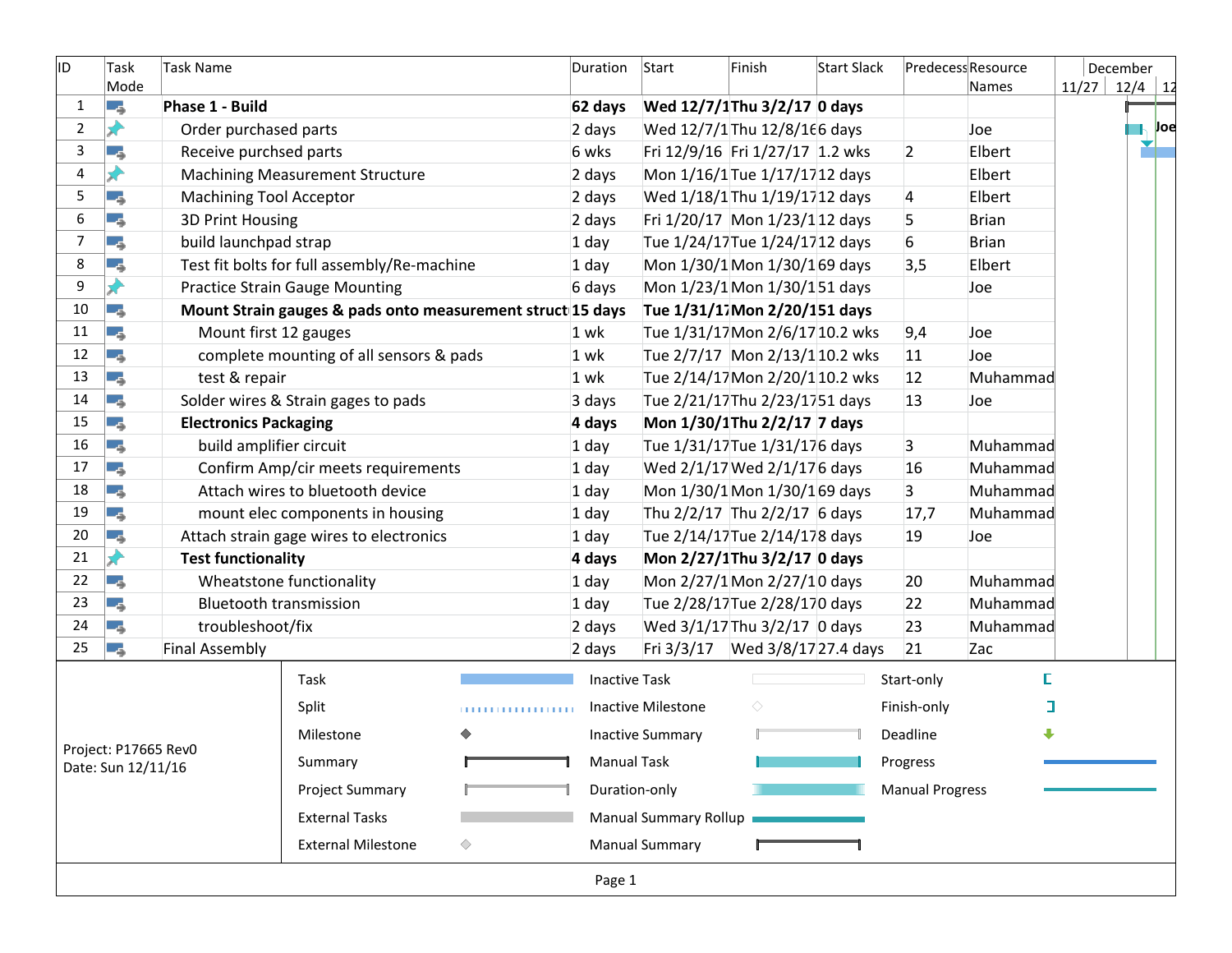| ID. | Task<br>Mode                               | <b>Task Name</b>                  |                                             |   | Duration             | Start                                   | Finish                           | Start Slack |                        | Predecess Resource<br>Names | December<br>$11/27$ 12/4 12 |  |
|-----|--------------------------------------------|-----------------------------------|---------------------------------------------|---|----------------------|-----------------------------------------|----------------------------------|-------------|------------------------|-----------------------------|-----------------------------|--|
| 26  |                                            | <b>Phase 2 - Testing</b>          |                                             |   | 33 days              | Mon 3/6/17 Wed 4/19/11.6 days           |                                  |             |                        |                             |                             |  |
| 27  |                                            | <b>Test Plan 1: Communication</b> |                                             |   | $1$ day              |                                         | Fri 3/10/17 Fri 3/10/17 0 days   |             |                        |                             |                             |  |
| 28  | L.                                         | Prepare safety material           |                                             |   | $0.1$ days           | Fri 3/10/17 Fri 3/10/17 -2.4 days       |                                  |             |                        | <b>Brian</b>                |                             |  |
| 29  | ہے ۔                                       | Ready Computer for GUI            |                                             |   | $0.1$ days           | Fri 3/10/17 Fri 3/10/17 0.9 days        |                                  |             |                        | Joe                         |                             |  |
| 30  | ۳ş                                         |                                   | Mount Device & test communications          |   | $0.1$ days           | Mon 3/13/1 Mon 3/13/1-0.4 days          |                                  |             | 28                     | Zac                         |                             |  |
| 31  | L.                                         |                                   | Spin Device & test communications           |   | $0.2$ days           | Mon 3/13/1 Mon 3/13/1-0.4 days          |                                  |             | 30                     | Zac                         |                             |  |
| 32  | ۳,                                         |                                   | Connection troubleshooting                  |   | $0.1$ days           |                                         | Mon 3/13/1 Mon 3/13/1-0.4 days   |             | 31                     | Muhammad                    |                             |  |
| 33  | ۳,                                         |                                   | Create Digital Filtering in LabView         |   | 2 days               | Thu 3/9/17 Fri 3/10/17 28 days          |                                  |             | 25                     | Zac                         |                             |  |
| 34  | Œ.,                                        | Create script for data dump       |                                             |   | 2 days               |                                         | Thu 3/9/17 Fri 3/10/17 27.4 days |             | 25                     | Muhammad                    |                             |  |
| 35  | ۳.                                         | <b>Test Plan 2: Calibration</b>   |                                             |   |                      | 0.5 days Mon 3/13/1Mon 3/13/127.4 days  |                                  |             |                        |                             |                             |  |
| 36  | L.                                         | <b>User input Material</b>        |                                             |   | $0.1$ days           | Mon 3/13/1 Mon 3/13/127.4 days          |                                  |             | 34                     | <b>Brian</b>                |                             |  |
| 37  | ہے ۔ا                                      | Zero out deflection               |                                             |   | $0.1$ days           | Mon 3/13/1 Mon 3/13/127.4 days          |                                  |             | 36                     | Elbert                      |                             |  |
| 38  | Lς.                                        |                                   | Iterate cutting force in rpm                |   | $0.1$ days           | Mon 3/13/1 Mon 3/13/127.4 days          |                                  |             | 37                     | Elbert                      |                             |  |
| 39  | ۳.                                         |                                   | Record Deflection in each clean cut         |   | $0.2$ days           | Mon 3/13/1 Mon 3/13/127.4 days          |                                  |             | 38                     | <b>Brian</b>                |                             |  |
| 40  | ہے ۔                                       |                                   | <b>Test Plan 3: Deflection Compensation</b> |   |                      | 5.6 days Mon 3/6/17 Mon 3/13/132.9 days |                                  |             |                        |                             |                             |  |
| 41  | Г.                                         |                                   | Check material properties in code           |   | $0.1$ days           | Mon 3/13/1 Mon 3/13/127.4 days          |                                  |             | 39,35                  | Elbert                      |                             |  |
| 42  | L.                                         | Check parameters                  |                                             |   | $0.1$ days           | Mon 3/6/17 Mon 3/6/17 32.9 days         |                                  |             |                        | Elbert                      |                             |  |
| 43  | L.                                         |                                   | <b>Width of Cut Calculations</b>            |   | $0.1$ days           | Mon 3/6/17 Mon 3/6/17 32.9 days         |                                  |             |                        | Zac                         |                             |  |
| 44  | ہے ۔                                       |                                   | Document Setup time & process               |   | $0.5$ days           |                                         | Mon 3/6/17 Mon 3/6/17 32.5 days  |             |                        | Zac                         |                             |  |
| 45  | ۳,                                         | Document on EDGE                  |                                             |   | $0.5$ days           | Mon 3/6/17 Mon 3/6/17 32.5 days         |                                  |             |                        | Joe                         |                             |  |
| 46  | D                                          | <b>Completion</b>                 |                                             |   | 14 days              |                                         | Wed 4/19/1Sat 5/6/17 1 day       |             |                        |                             |                             |  |
| 47  | ۳ş                                         | Poster                            |                                             |   | $1$ day              |                                         | Wed 4/19/1 Wed 4/19/112 days     |             | 45                     | Joe                         |                             |  |
| 48  | ہے ۔                                       | Exhibit Layout                    |                                             |   | 2 days               |                                         | Wed 4/19/1 Thu 4/20/171 day      |             | 45                     | Zac                         |                             |  |
| 49  | ۳,                                         | Exhibit Form & Approval           |                                             |   | $0.1$ days           | Tue 5/2/17 Tue 5/2/17 1.9 days          |                                  |             | 48                     | Zac                         |                             |  |
| 50  | ۳,                                         | <b>Build Exhibit</b>              |                                             |   | 2 days               |                                         | Tue 5/2/17 Thu 5/4/17 1.9 days   |             | 49                     | Elbert                      |                             |  |
|     |                                            |                                   | Task                                        |   | <b>Inactive Task</b> |                                         |                                  |             | Start-only             | E.                          |                             |  |
|     |                                            |                                   | Split                                       | . |                      | <b>Inactive Milestone</b>               | ◇                                |             | Finish-only            | I                           |                             |  |
|     |                                            |                                   | Milestone                                   |   |                      | <b>Inactive Summary</b>                 |                                  |             | Deadline               | ⊕                           |                             |  |
|     | Project: P17665 Rev0<br>Date: Sun 12/11/16 |                                   | Summary                                     |   | <b>Manual Task</b>   |                                         |                                  |             | Progress               |                             |                             |  |
|     |                                            |                                   | <b>Project Summary</b>                      |   | Duration-only        |                                         |                                  |             | <b>Manual Progress</b> |                             |                             |  |
|     |                                            |                                   | <b>External Tasks</b>                       |   |                      | <b>Manual Summary Rollup</b>            |                                  |             |                        |                             |                             |  |
|     |                                            |                                   | <b>External Milestone</b>                   | ♦ |                      | <b>Manual Summary</b>                   |                                  |             |                        |                             |                             |  |
|     |                                            |                                   |                                             |   | Page 2               |                                         |                                  |             |                        |                             |                             |  |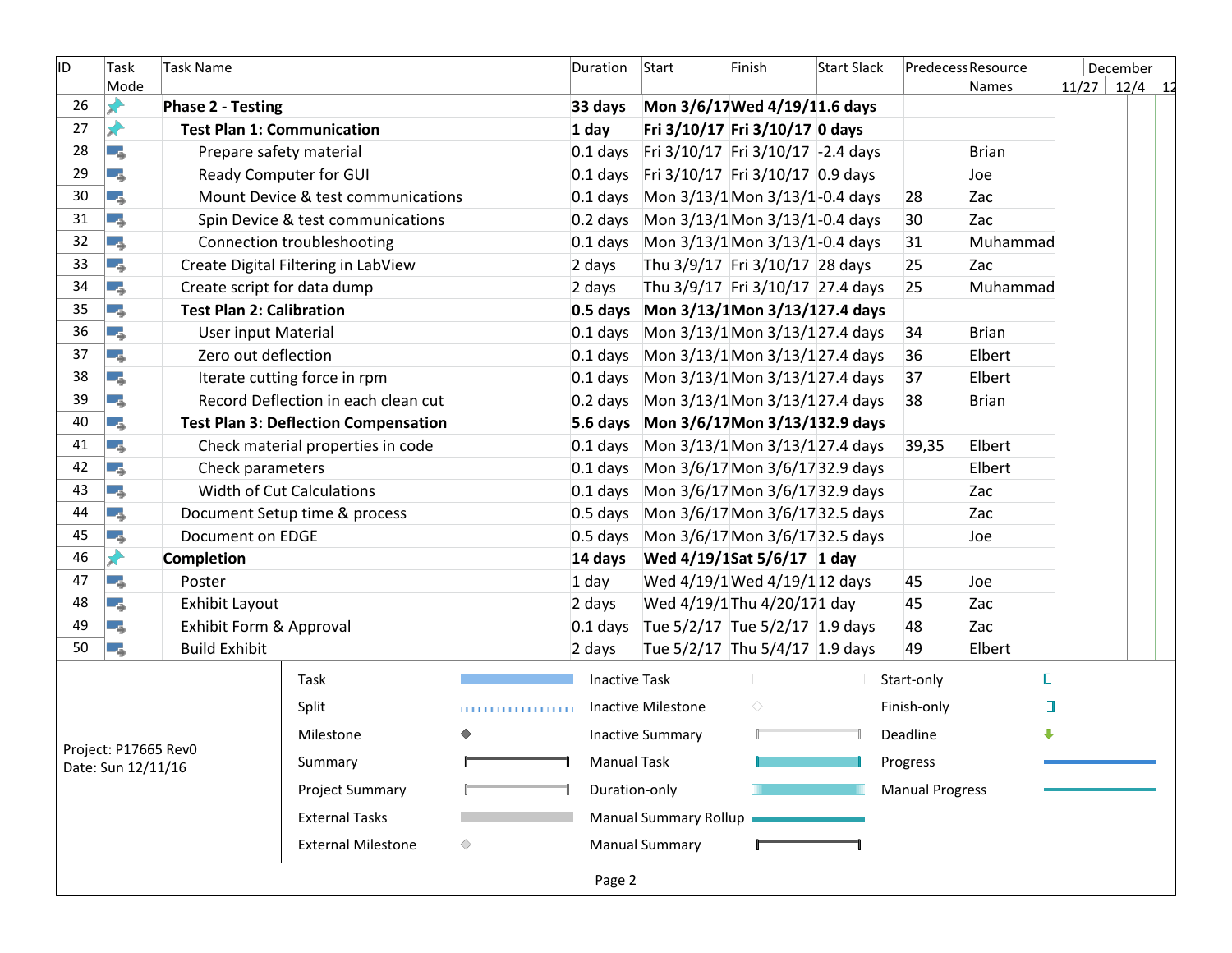| ID. | Task                 | <b>Task Name</b>              |                                                    | Duration<br>Start |                      | Finish<br>Start Slack                                 |                                 | Predecess Resource |                        | December     |  |                 |  |
|-----|----------------------|-------------------------------|----------------------------------------------------|-------------------|----------------------|-------------------------------------------------------|---------------------------------|--------------------|------------------------|--------------|--|-----------------|--|
|     | Mode                 |                               |                                                    |                   |                      |                                                       |                                 |                    |                        | Names        |  | $11/27$ 12/4 12 |  |
| 51  | I.,                  | <b>Working Prototype</b>      |                                                    |                   | 1 day                |                                                       | Wed 4/19/1 Wed 4/19/12 days     |                    | 45                     | Muhammad     |  |                 |  |
| 52  | ang pag              | White Paper/Documentation     |                                                    |                   | 4 days               |                                                       | Thu 4/20/17 Tue 4/25/178 days   |                    | 51                     | <b>Brian</b> |  |                 |  |
| 53  | D                    | <b>Imagine RIT</b>            |                                                    |                   | 1 day                |                                                       | Thu 4/20/17Thu 4/20/172 days    |                    | 51                     |              |  |                 |  |
| 54  | ۳,                   | <b>Final Review</b>           |                                                    |                   | 9 days               |                                                       | Fri 4/21/17 Wed 5/3/172 days    |                    | 53                     |              |  |                 |  |
| 55  | L.                   | Peer Review                   |                                                    |                   | 1 day                |                                                       | Fri 4/21/17 Fri 4/21/17 10 days |                    | 53                     |              |  |                 |  |
| 56  | L.                   | Lessons Learned               |                                                    |                   | 2 days               |                                                       | Fri 4/21/17 Mon 4/24/19 days    |                    | 53                     | Joe          |  |                 |  |
| 57  | ang pag              | <b>MSD Recommendations</b>    |                                                    |                   | 2 days               |                                                       | Fri 4/21/17 Mon 4/24/19 days    |                    | 53                     |              |  |                 |  |
| 58  | ۳,                   | <b>Presentation Draft</b>     |                                                    |                   | 4 days               |                                                       | Fri 4/21/17 Wed 4/26/12 days    |                    | 53                     | Zac          |  |                 |  |
| 59  | ۳ś                   |                               | <b>Practice Presenntation/Corrections</b>          |                   | 3 days               |                                                       | Thu 4/27/17 Mon 5/1/17 2 days   |                    | 58                     | Zac          |  |                 |  |
| 60  | L.                   | Presentation                  |                                                    |                   | 1 day                |                                                       | Tue 5/2/17 Tue 5/2/17 2 days    |                    | 59                     |              |  |                 |  |
| 61  | ang pa               | <b>Final Gate Review</b>      |                                                    |                   | 1 day                |                                                       | Wed 5/3/17 Wed 5/3/17 2 days    |                    | 60                     |              |  |                 |  |
| 62  | المراجع              | <b>Completed EDGE Website</b> |                                                    |                   | 1 day                |                                                       | Wed 5/3/17 Wed 5/3/17 2 days    |                    | 60                     | Joe          |  |                 |  |
|     |                      |                               |                                                    |                   |                      |                                                       |                                 |                    |                        |              |  |                 |  |
|     |                      |                               |                                                    |                   |                      |                                                       |                                 |                    |                        |              |  |                 |  |
|     |                      |                               | Task                                               |                   | <b>Inactive Task</b> |                                                       |                                 |                    | Start-only             | E            |  |                 |  |
|     |                      |                               | Split                                              | .                 |                      | Inactive Milestone                                    | ♦                               |                    | Finish-only            | $\Box$       |  |                 |  |
|     |                      |                               | Milestone                                          |                   |                      | <b>Inactive Summary</b>                               |                                 |                    | Deadline               | ⊕            |  |                 |  |
|     | Project: P17665 Rev0 |                               | Summary                                            |                   | <b>Manual Task</b>   |                                                       |                                 |                    | Progress               |              |  |                 |  |
|     | Date: Sun 12/11/16   |                               |                                                    |                   |                      |                                                       |                                 |                    |                        |              |  |                 |  |
|     |                      |                               | <b>Project Summary</b>                             |                   | Duration-only        |                                                       |                                 |                    | <b>Manual Progress</b> |              |  |                 |  |
|     |                      |                               | <b>External Tasks</b><br><b>External Milestone</b> | ♦                 |                      | <b>Manual Summary Rollup</b><br><b>Manual Summary</b> |                                 |                    |                        |              |  |                 |  |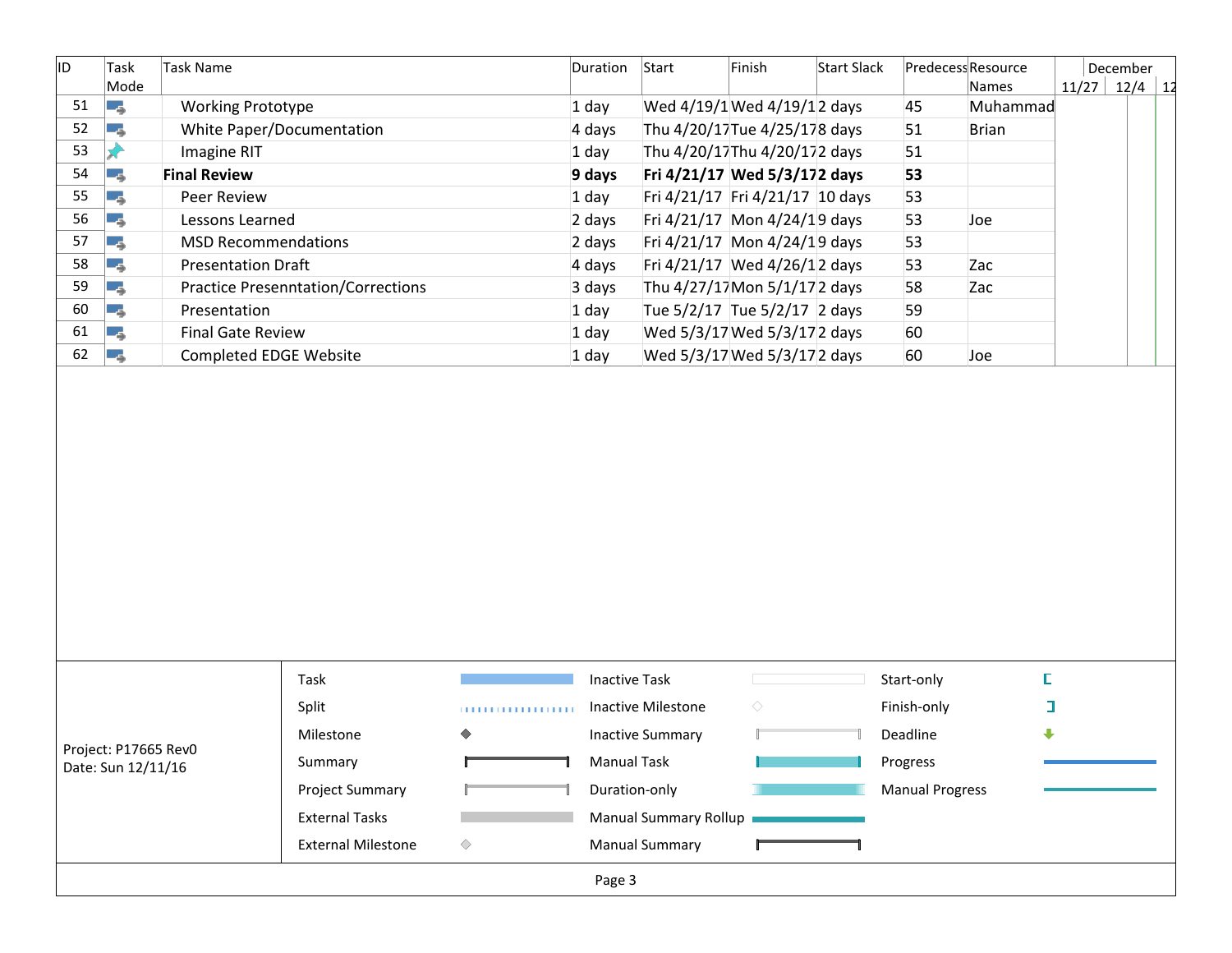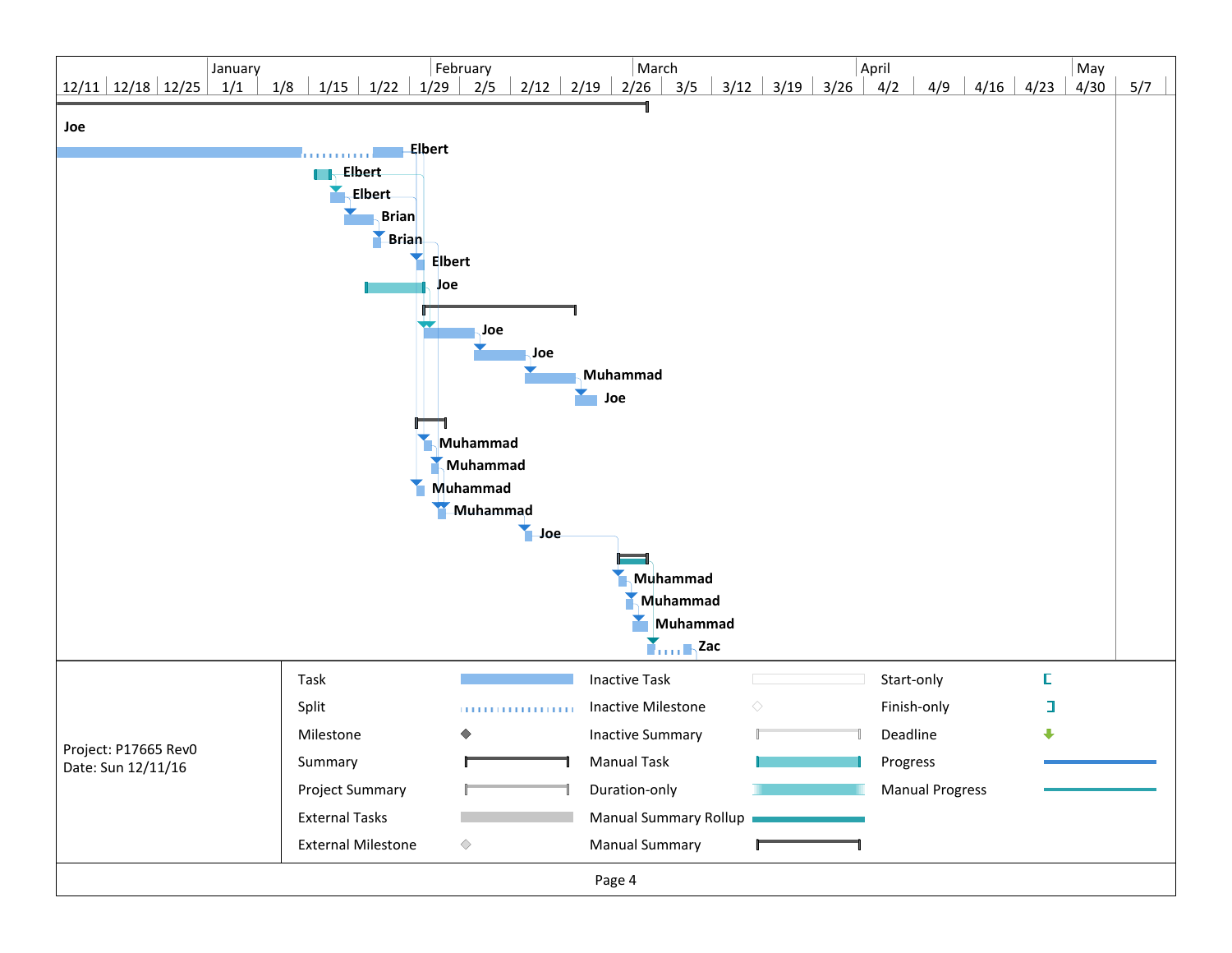